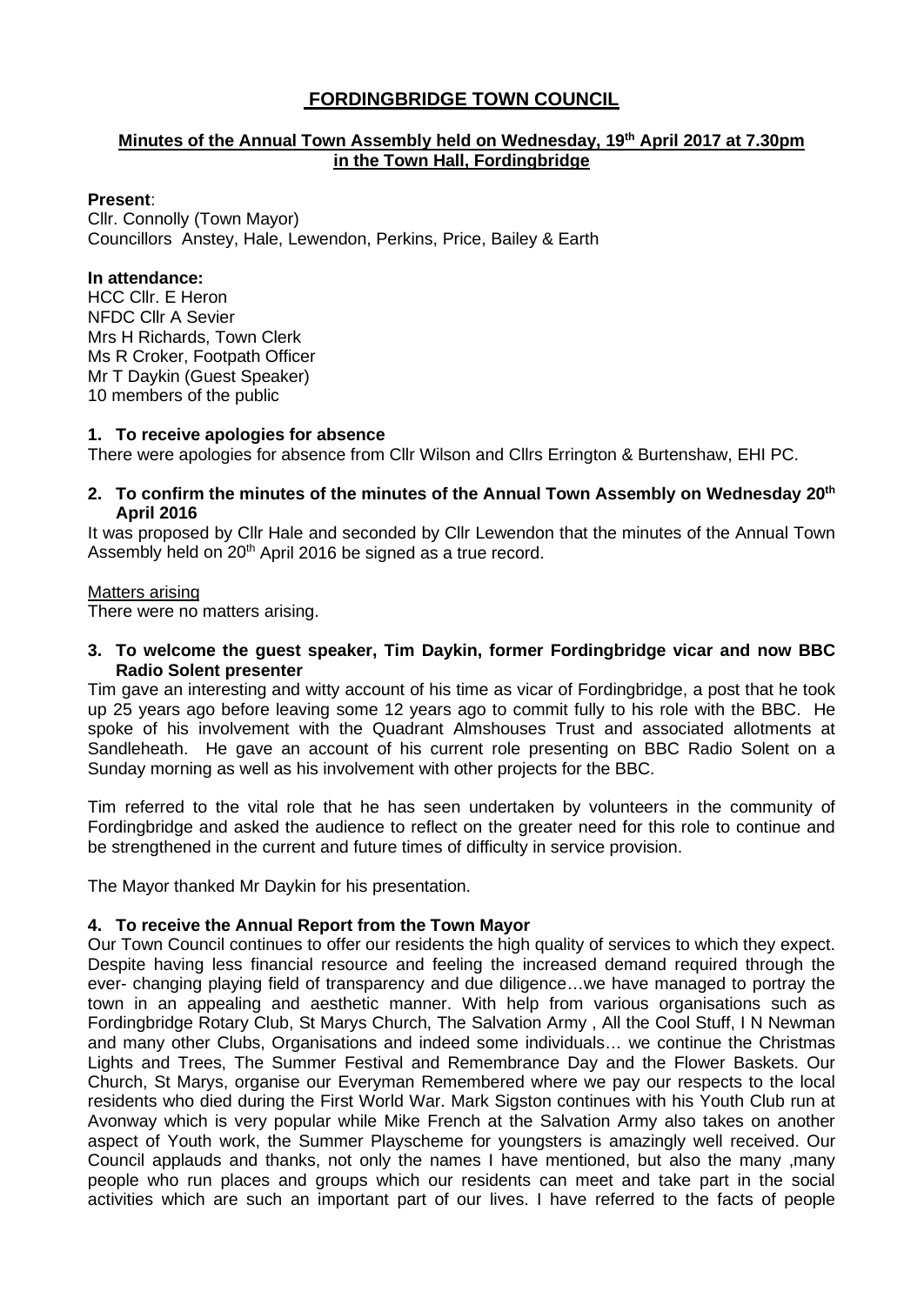# Fordingbridge Annual Town Assembly 19.04.17

working together for a reason as everyone is aware that all services appear to be undermanned and or short of financial resource. Our local Police force is no exception and I'm well aware of the "Spot the Policeman" competition currently doing the rounds…we will never experience the level of policing we used to have but could we help ourselves to help ourselves…could we drive at the required speed through town and over the forest…could we stop parking on the yellow lines that are there to advise us not to do exactly that…perhaps the fact that some people consistently ignore the rules and regulations goads us on to do the same? It's the same with litter…we walk past litter without picking it up...because someone else dropped it!

Town Council this fiscal year was deluged by planning…many applications for more infilling which, in general, the Council took decisions within the planning framework which, again, were generally accepted as the correct advice to suggest to the local planning authority NFDC. The Whitsbury Road development continues to create debate and while the Town Council decided to vote against the application information continues to surface which I would suggest makes the decision making somewhat difficult for NFDC. Objections were and continue to be made about house design and density, the potential of flooding in adjacent areas appears not to have been considered while the width of the estates arterial road also draws concern. Town Councils worries emanate from the quite significant increase in traffic on route to Sandleheath and Aderholt this we consider will have an effect on our High Street and the many listed buildings in that area. Alderholt has or will have planning application's which could and will increase traffic density…as you are aware this application was being considered as the new local plan was being formulated, which will now be issued in September. On another planning issue that continues to be talked about…The old Fordingbridge Club which only today we have been informed of a residential development application for six properties and a shop fronting onto Roundhill.

Our wonderful staff continues to perform beyond the call of duty and our thanks must be extended to Kathy and Sue at our information office in Kings Yard to Andy and Derek for the maintenance of all our green areas. I visited Stuckton Road only this afternoon and it looks stunning. Office wise our very able team led by Town Clerk, Helen, with our Financial Officer Martine ably managing the accounts but also assisting in the general everyday business. Currently we are undergoing a couple of staff vacancies which has created more work for everyone…I thank you for your patience as we strive to recruit.

This financial year we have several projects which we need to attend to and we need to agree priorities in line with the demands being made on our financial capabilities…The Town Hall roof may well need attention…we are looking at bringing all Town Council resources under one roof…the sports pavilion still needs to be looked at and our Youth fraternity require a new skate park.

Lastly I would like to thank my fellow Councillors for their continued cooperation and for the diligence they have demonstrated through what has been a difficult period and I trust they will continue to extend during the oncoming months

# **5. To report on finances for 2016/17 (un-audited accounts) and the budget for 17/18.**

The Town Clerk presented the report prepared by Martine Coatham, Finance Officer on the 2016/17 (un-audited accounts). The main highlights are:

- No major expenditure/investment during the year
- Continued support of the Christmas Lights and Hanging Baskets in association with The Rotary Club and Business Forum.
- Ongoing concerns regarding town hall roof and clock tower await contractor's report. Anticipate considerable works required to alleviate leaks and carried out remedial works to damaged areas. (underspend on Town Hall budget to be transferred to reserves)
- Replacement vehicle not yet purchased
- Overall transfer to reserves approximately £30,000
- Precept received for 2016/17 £187,217.00
- S137 Grants £3100 allocated (11 grants) low level of applications, need to encourage more applications